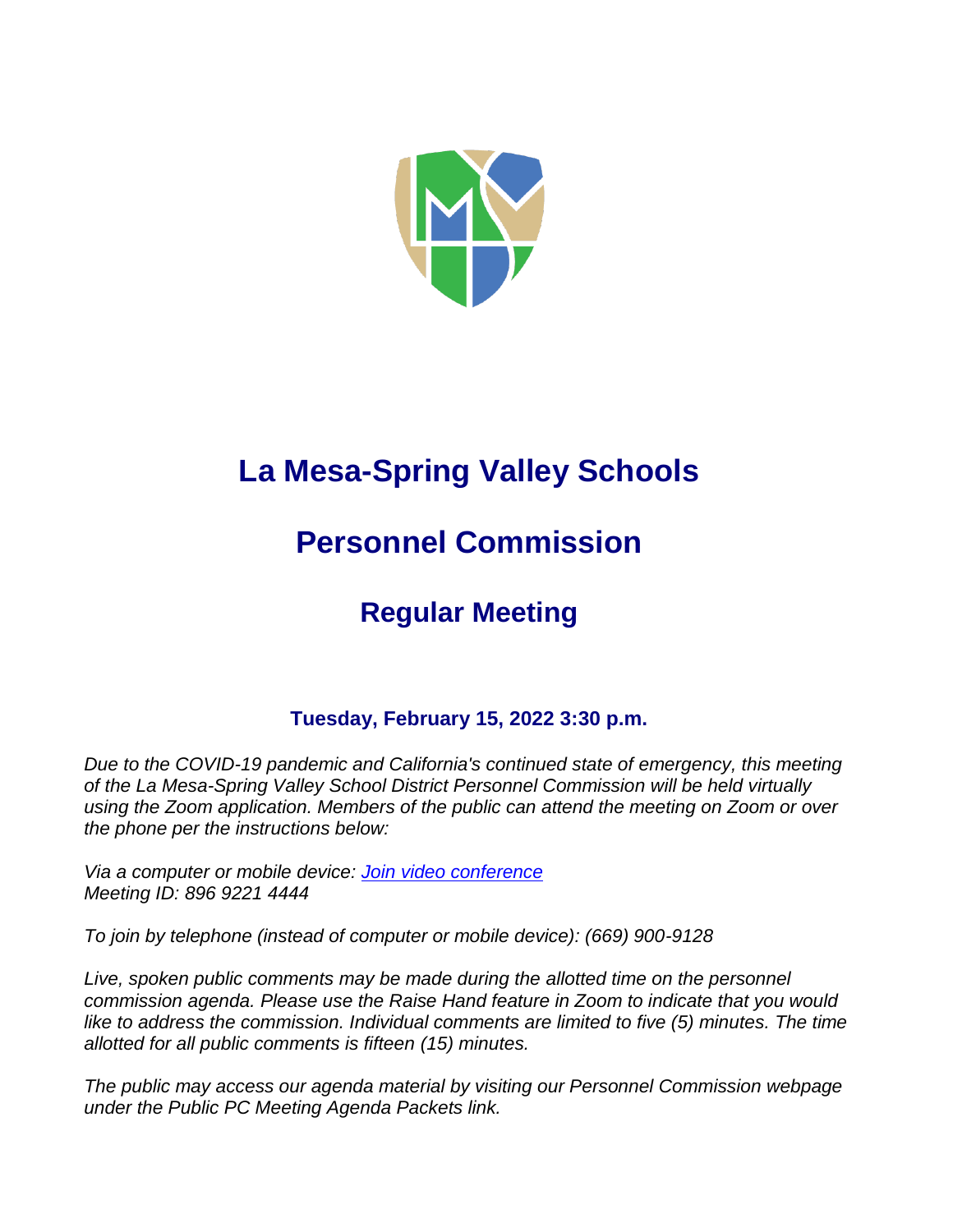### **La Mesa-Spring Valley Schools, Personnel Commission Regular Meeting Tuesday, February 15, 2022 3:30 p.m.**

*When there is a need for the Chairman to pass the gavel to a Commission Member, this action shall be automatic without need for a formal motion.*

#### *OPENING PROCEDURE*

- **1. Call to Order**
- **2. Pledge of Allegiance**
- **3. Roll Call/Establishment of a Quorum**

| Jeremy Martinson, Chair   | present | absent |
|---------------------------|---------|--------|
| Steve Babbitt, Vice Chair | present | absent |
| Patricia Ridenour, Member | present | absent |

#### *ACTION SESSION*

- **4. Approve the Agenda of the February 15, 2022 Regular Meeting**
- **5. Approve the Minutes of the January 18, 2022 Regular Meeting**
- **6. Adoption – Resolution 21 – 22 – 05 to Permit Temporary Teleconference Meetings During Identified State of Emergency Pursuant to AB 361 and Government Code 54953 (e)**

#### *INFORMATION SESSION*

#### **7. Items from the Floor**

*Persons may comment at this time on items not listed on the agenda. The Commissioners will hear such comments but may not discuss nor act upon them until they appear on the posted agenda. Comments will be limited to five [5] minutes per person, not to exceed a total of fifteen [15] minutes for this agenda item.* 

#### **8. Information Items**

- District Update
	- Assistant Superintendent, Human Resources, Dr. Meg Jacobsen
	- **EXECT:** Assistant Superintendent, Business Services, Jennifer Nerat
- CSEA Update Chapter 419 President, Ahmad Swinton
- Personnel Update Director, Classified Personnel, Andrea Rivera
- Personnel Commissioner Update Personnel Commissioners

#### **9. Information Items**

- Tina Cano, HR Specialist
- Ali Junker, HR Analyst